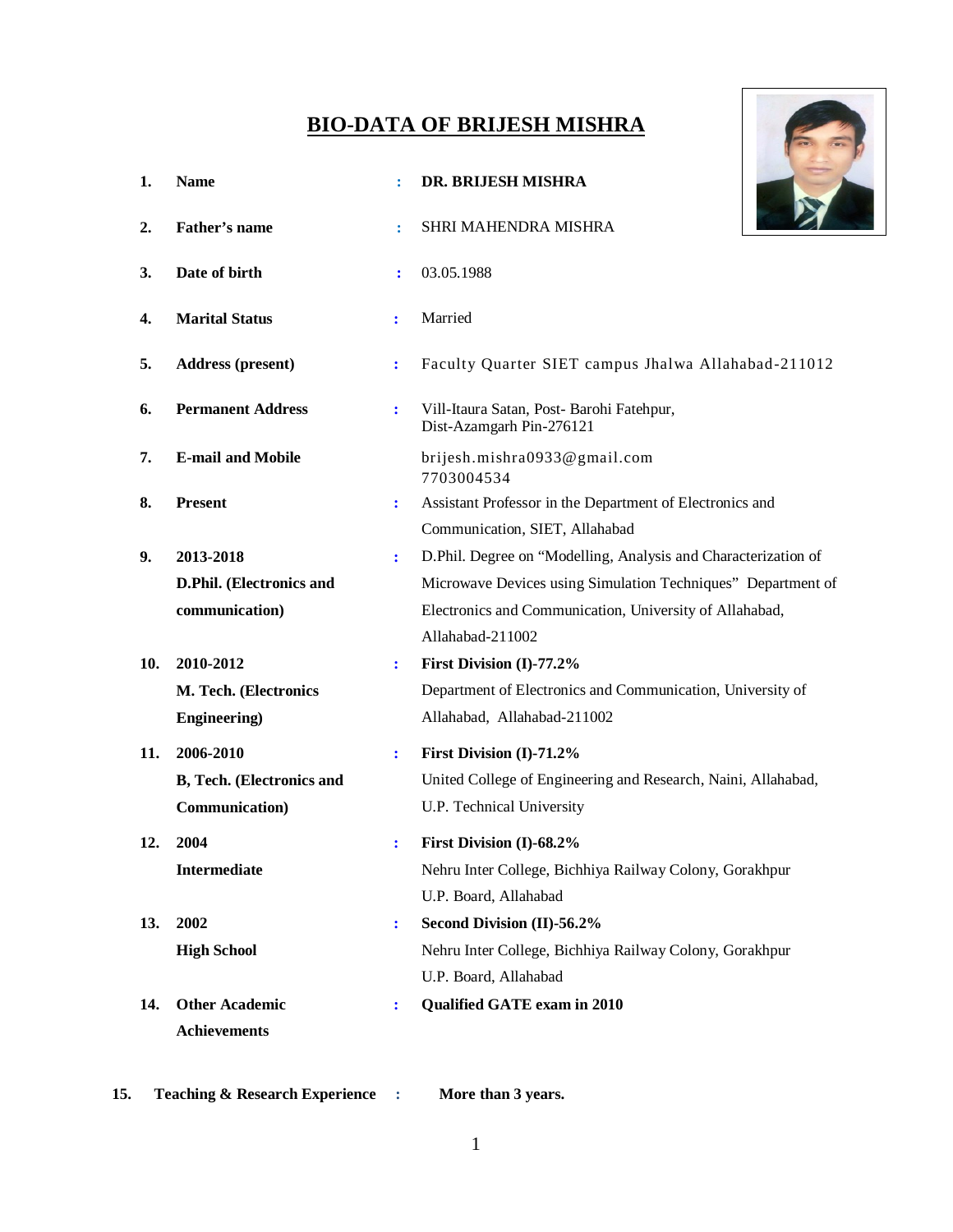#### **16. Other Assignments/Activities**

- **i.** Participated in two week workshop on signals and systems held at MNNIT Allahabad, sponsored by MHRD India
- **ii.** Participated in one week FDP on communication skills held at SIET Allahabad, sponsored by ISTE
- **iii.** Paper entitled "A novel design and synthesis of coupled inductor band pass filter ISM band applications" presented in International conference on recent trends in engineering and material sciences (ICEMS-2016) sponsored by Elsevier
- **iv** Paper entitled "A compact and wide band micro-strip patch antenna for X-band applications" presented in Proceedings of 2015 Second International Conference on Advances in Computing and Communication Engineering (2015) sponsored by IEEE
- **v** Participated in one week short term course on Recent Advances on Passive and Active Components at High Frequencies held at IIT BHU, sponsored and funded by AICTE India

## **17. Area of interest**

Network analysis and synthesis, Micro-strip patch antenna, Basic system analysis, Electronics instrumentation and measurements, Advanced semiconductor devices, Engineering mathematics

## **18. Software skills/Computer knowledge**

ANSYS HFSS, AWR (microwave office suit), SMART DRAW, ORIGIN LAB, MENDELEY DESKTOP, CORAL DRAW, GRAPH DATA EXTRACTOR, MICROSOFT OFFICE

## **19. Practical knowledge**

Network analysis and synthesis lab, Measurement lab, PCB lab, Electronics Lab, Bread board based experiments, CRO based experiments

## **20. Worked as Reviewer in the following Journals/Conferences**

- [i] International *Conference* on Emerging Trends in Communication, Computing and Electronics (IC3E-2018)
- [ii] *Advances in Science, Technology and Engineering Systems Journal (ASTESJ) (ISSN: 2415-6698)*

## **21. List of publications**

## **Journal: (SCI Indexed)**

[1] **Brijesh Mishra**, V. Singh, and R. Singh, "Dual and wide-band slot loaded stacked microstrip patch antenna for WLAN/WiMAX applications," *Microsystem Technologies.*, vol. 23, no. 8, pp. 3467–3475, Aug. 2017.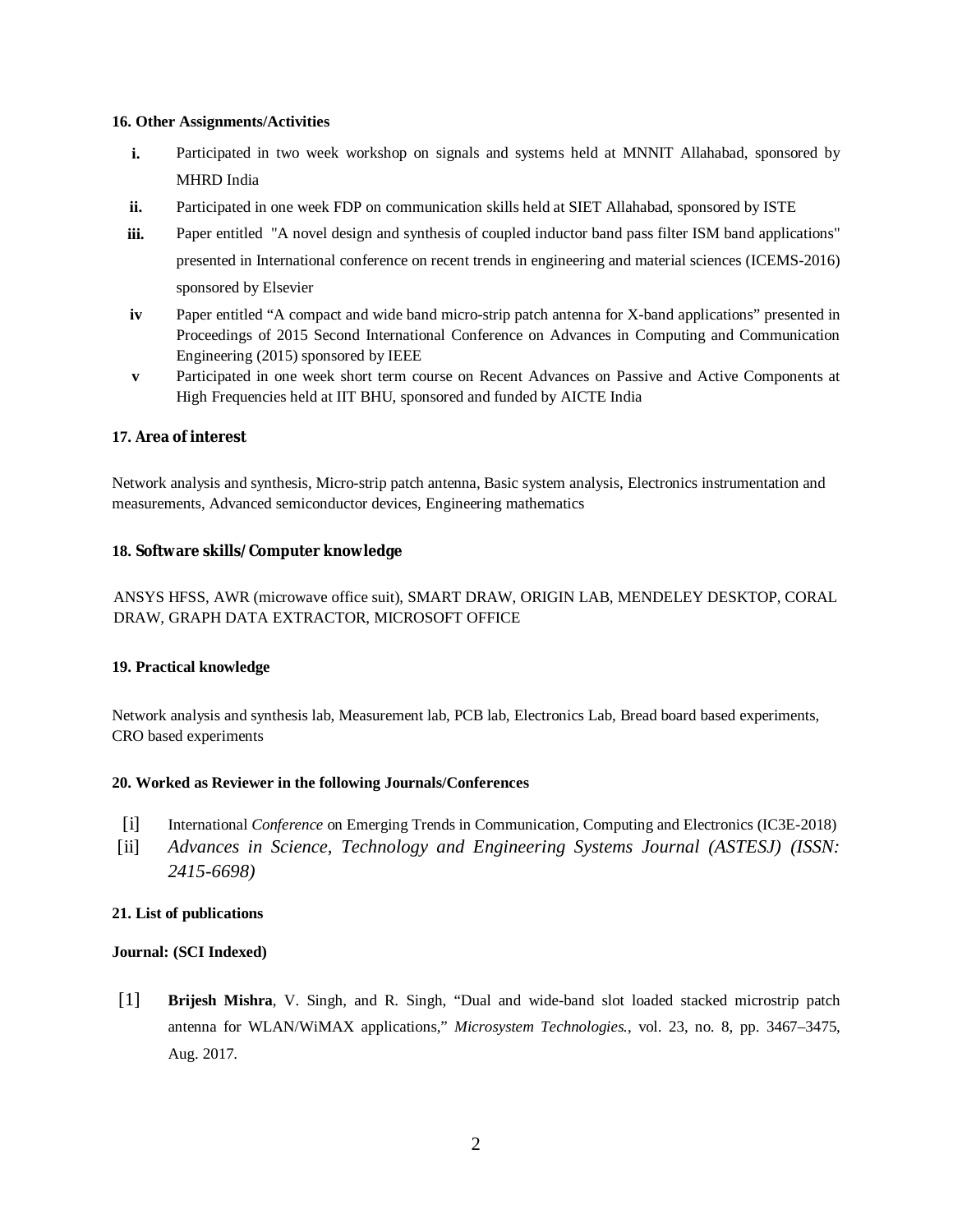- [2] **Brijesh Mishra**, V. Singh, R. K. Singh, N. Singh and R. Singh, "A compact UWB patch antenna with defected ground for Ku/K band applications," *Microwave and Optical Technology Letters.*, vol. 60, no. 1, pp. 1-6, 2017.
- [3] V. Singh, **Brijesh Mishra**, P. N. Tripathi, and R. Singh, "A compact quad-band microstrip antenna for S and C-band applications," *Microwave and Optical Technology Letters.,* vol. 58, no. 6, pp. 1365–1369, Jun. 2016.
- [4] **Brijesh Mishra,** V. Singh, and R. Singh, "Gap Coupled Dual Band Petal Shape Patch Antenna for WLAN / WiMAX Applications". *Advances in Electrical and Electronic Engineering (AEEE).,* vol. 16, no. 2, pp. 185–198, 2018.
- [5] V. Singh, **Brijesh Mishra,** A. K. Dwivedi and R. Singh, "Inverted L-Notch Loaded Hexa Band Circular Patch Antenna for X, Ku/K Band Applications" *Microwave and Optical Technology Letters.,* vol. 60, no. 8, pp. 2081–2088, 2018.

#### **Journal: (SCOPUS Indexed)**

- [6] **Brijesh Mishra**, V. Singh, C. Jha, A. K. Pandey, and R. Singh, "Microwave band pass filter synthesis using coupled inductor for ISM band applications," *Int. J. Applied Eng. Res.,* vol. 12, no. 11, pp. 2862– 2867, 2017.
- [7] V. Singh, **Brijesh Mishra**, A. K. Pandey, A. K. Patel, S. Yadav and R. Singh, "Triple band CPW fed monopole leaf shaped patch antenna," *Int. J. Commun. Antenna Propag.*, vol. 7, no. 2, pp. 135–141, 2017.

#### **Journal: (UGC Listed)**

- [8] **Brijesh Mishra**, V. Singh, A. Dwivedi, and R. Singh, "Dual band microstrip patch antenna with doublesided notch," *Int. J. Computer Application.,* vol. 6, no. 1, pp. 106–108, 2016. (Journal no-64190 & Serial no-3)
- [9] **B. Mishra,** Chandrabhan, G. Chandra and R. Singh, "Compact triple band T-shape microstrip patch antenna," *Int. J. Emerging Trends in Eng. and Development,* Vol. 6, Issue 5, pp. 127-130, 2015
- [10] A. Varshney, **B. Mishra,** Chandrabhan, A. Dwivedy and R. Singh, "Smart bike helmet and accident prevention system," *Int. J. for Electro Computational World Knowledge Interface,* Vol. 4, Issue 2, pp. 1- 6, 2016.
- [11] V. Singh and **B. Mishra,** "FPGA implementation of various lines coding technique for efficient transmission of digital data in communication," *Int. J. of Res. in Engineering and Technology,* Vol. 3, Issue 4, pp. 60-63. 2014.